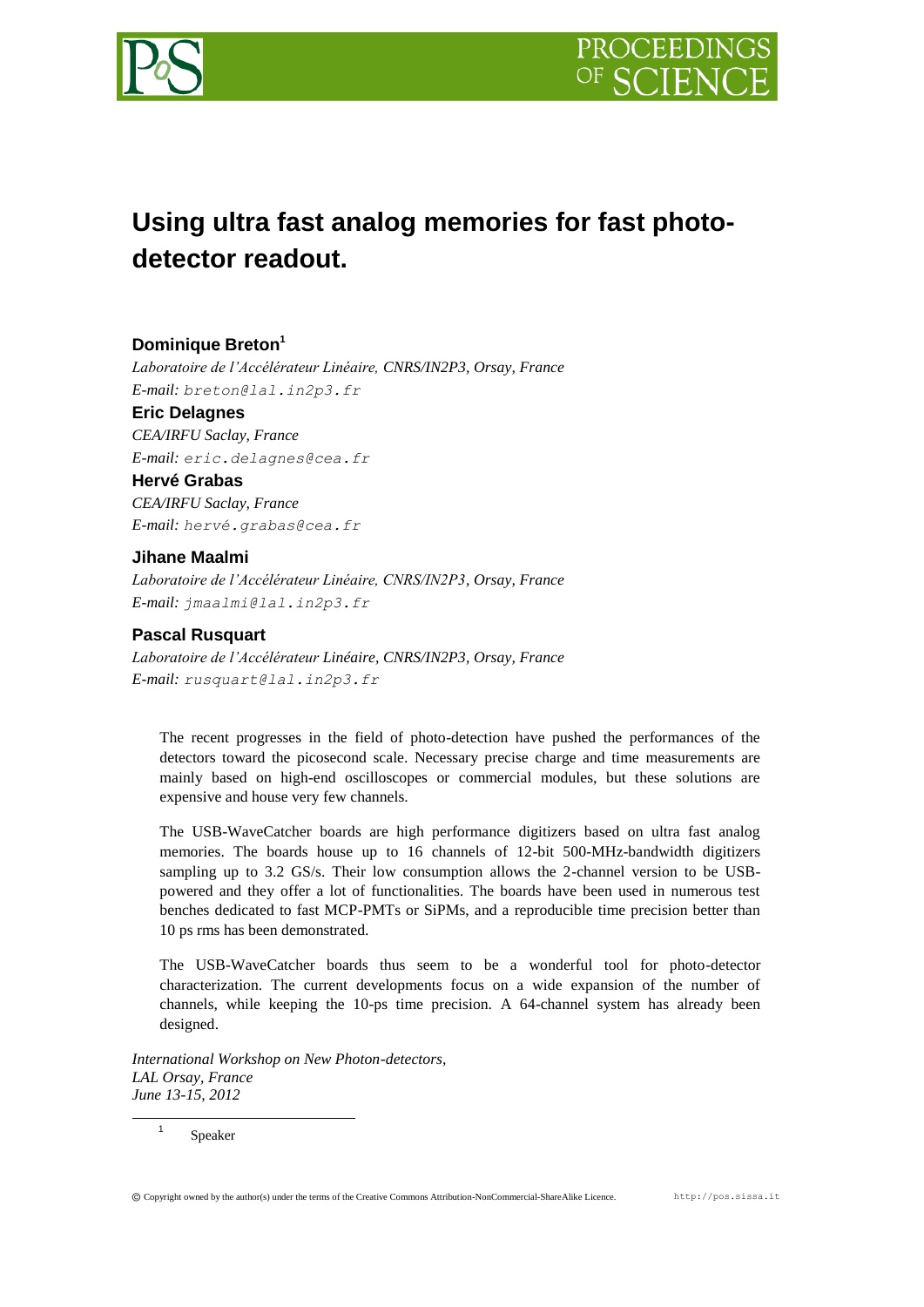## **1. Introduction**

Photo-detectors are implied in all kinds of applications. Associated electronics can be used either for their characterization (test benches) or for their readout (physics experiments or medical apparatus). In the case of test benches, ultimate performance of the electronics is requested. If the number of channels is small  $(\leq 4)$ , then high-end oscilloscopes can be used. But if the number of channels increases, and if one wants to study all of them in parallel, difficulties occur. In the case of physics experiments, dedicated ASICs are usually used. They shape the signal and then permit amplitude  $(A)$ , charge  $(Q)$  and/or time  $(T)$  measurement. But if time measurement precision has to be better than 30 ps rms, or if one wants to measure A, Q and/or T and also see the waveforms on demand, acquisition systems based on analog memories provide excellent solutions as it will be shown below with the description of the WaveCatcher boards.

#### **2. ASIC and board developments.**

### **2.1 The SAM family.**

The SAM family ASICs are based on an analog matrix structure patented in 2001 [1]. The two current versions (SAM: 256 cells per channel [2], and SAMLONG: 1024 cells per channel) used on the WaveCatcher boards are shown on fig 1.



**Figure 1: SAM and SAMLONG chips, 0.35µm technology, 2ch – 256/1024 cells/ch - 12bits - 3.2GS/s**

They have been designed in a cheap pure CMOS  $0.35 \mu$ m technology and consume  $\sim 150$ mW per channel. Their high dynamic range  $(> 12 \text{ bits})$  and high bandwidth (500 MHz) allow them to finely sample high speed signals like very short pulses, and make them very well suited for photo-detector readout. Moreover, thanks to the servo-controlled matrix structure, the time parameters are very well mastered thus offering an impressive sampling time precision, not so far from that of ultra-fast ADCs.

## **2.2 The WaveCatcher board.**

The two-channel USB-WaveCatcher board [3] (see fig 2) has been designed to provide high performances over a short time window. It houses on a small surface two 12-bit 500-MHzbandwidth digitizers sampling between 400 MS/s and 3.2 GS/s. It is based on the SAM chip family described hereabove. The board is DC-coupled with a unity gain, but can also be ACcoupled with a gain up to 15 (still offering 350 MHz of bandwidth). A DC offset can be added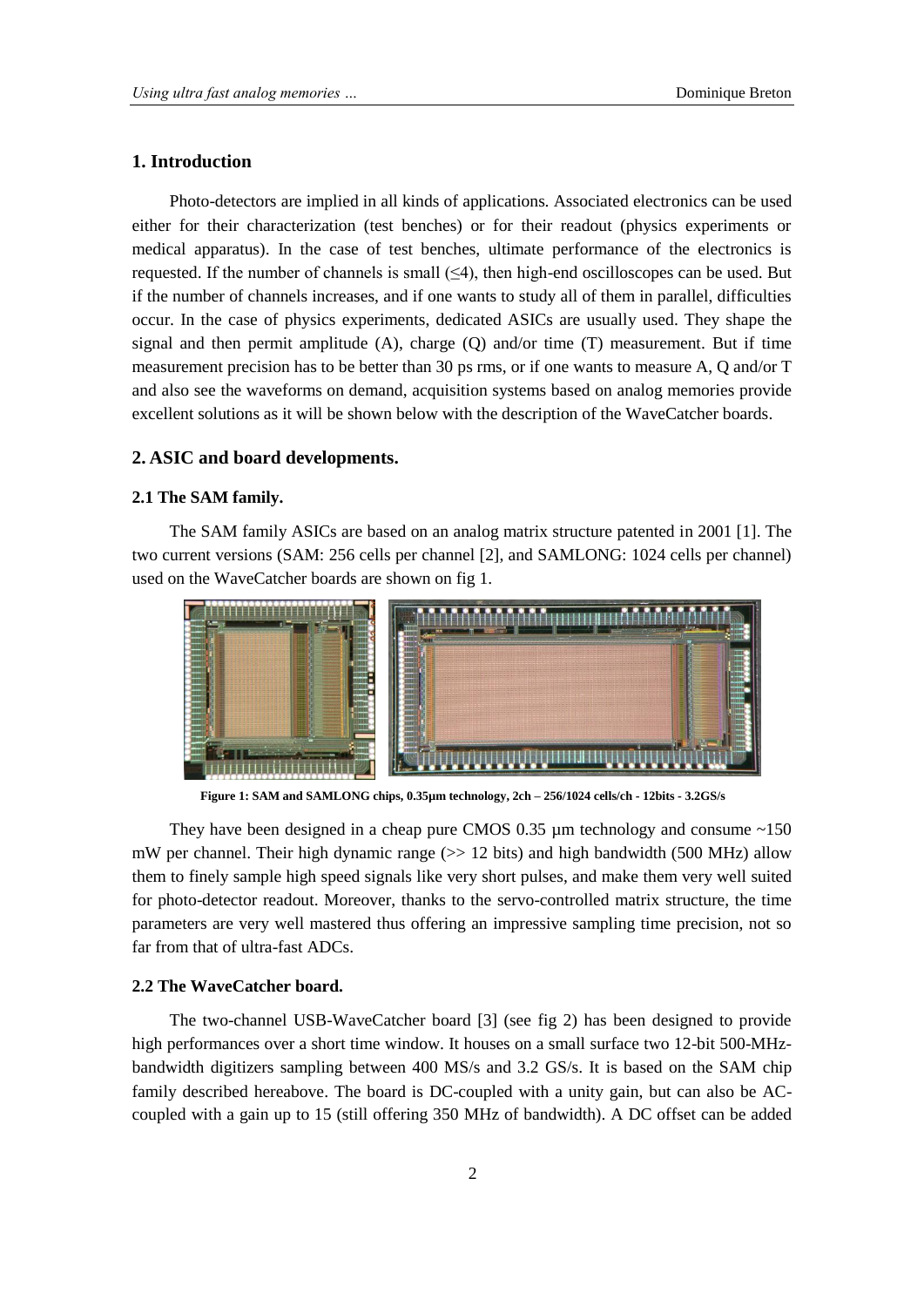at input in order to get a full benefit of the 2.5 V dynamic range, and an individual trigger discriminator is available on each channel. This permits a real time trigger counting independent of acquisition rate. The board is USB-powered and offers a lot of functionalities, like numerous coincidence trigger modes (useful for after-pulse studies) and an integrated pulse generator on each channel. It is also able to integrate the pulse charge onboard thus to provide very fast histogramming for multiple photon electron spectra. It houses a USB 480 Mbits/s interface permitting a dual-channel readout speed above 1k events/s.



**Figure 2 & 3: the USB-powered USB\_WaveCatcher board (3.2GS/s, 12 bits, time resolution < 10ps rms)**

The board was packaged in a friendly plastic box (see fig 3). This permits using it comfortably with a laptop, the latter being the source of power through the USB connection.

In parallel to hardware and firmware developments, and in order to offer to the board's users an easy way to use it, we developed a data acquisition software running on a PC and transforming the latter into an oscilloscope (see fig 4). It is currently used by most board users.



**Figure 4: USB WaveCatcher acquisition software Figure 5: the digital CFD algorithm**



The software described above embeds all features permitting an easy measurement and real-time histogramming of the time difference between two pulses, based on the digital CFD algorithm (see fig 5). Time precision results are shown on fig 7.

#### **3. Towards high scale systems.**

#### **3.1 The 16-channel WaveCatcher crate.**

An increasing number of people are using the WaveCatcher board worldwide on their test benches. But there was a rising request for equipping a larger number of channels. We tried to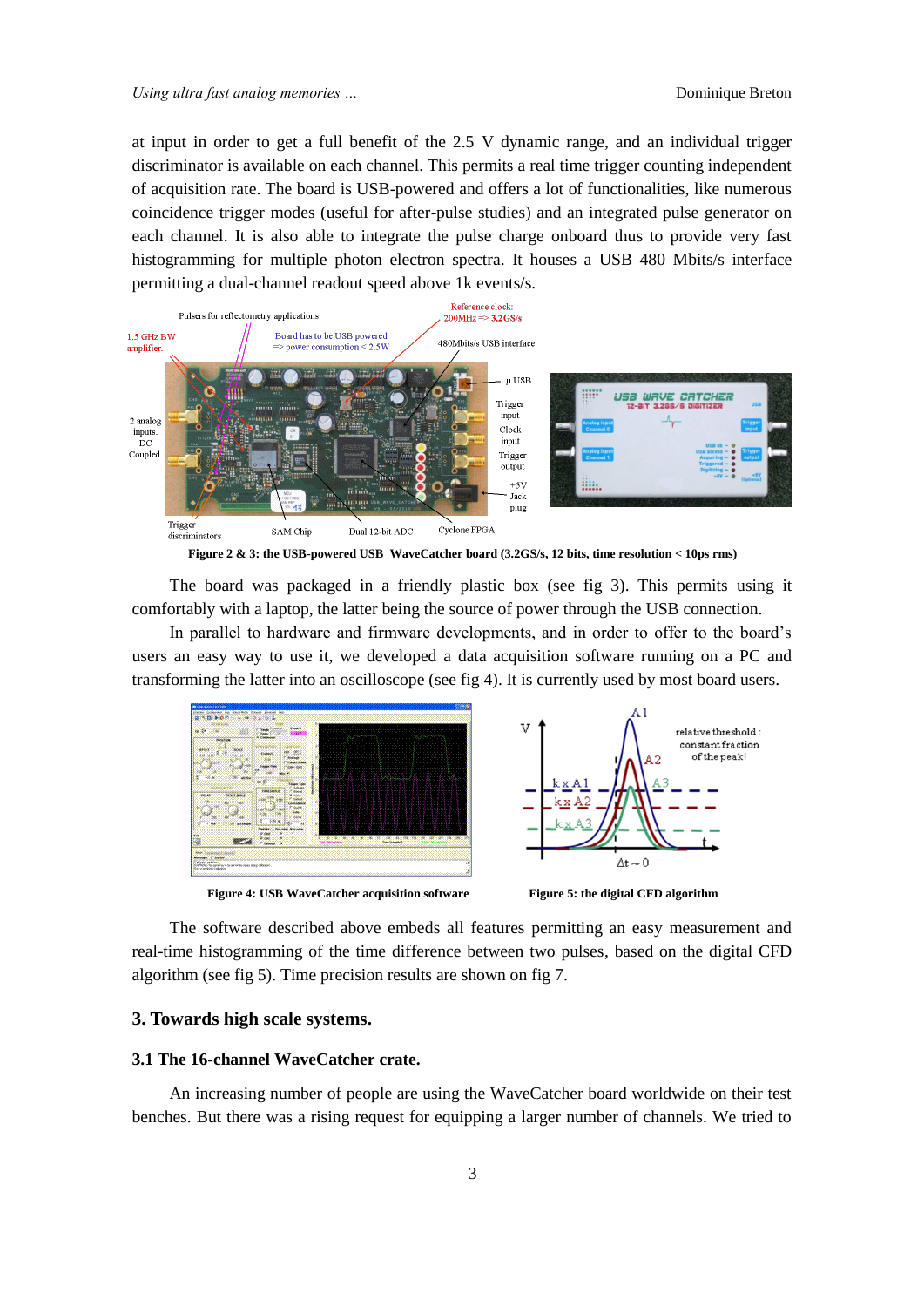see if this was possible while keeping the 10-ps rms time precision. Therefore, we designed a controller board which allowed us to drive and readout 8 WaveCatcher boards in parallel. The 9 boards were put in a crate and interconnected via SMA cables (see fig 6).



This crate proved the validity of the concept. Indeed, as shown on fig 7, the time precision obtained between any set of two boards is as good as that measured with a single WaveCatcher module (please note that to get the single pulse resolution, the values hereabove have to be divided by  $\sqrt{2}$ ).

Two such 16-channel crates were built. One was used for measuring the time of flight of cosmic muons in a new type of detector based on crystal bars and ultra-fast MCP-PMTs at SLAC. This detector actually is a prototype of the Forward Time Of Flight detector of the future SuperB experiment. The second crate is used at LAL for the precise characterization of new prototypes of this kind of PhotoMultipliers (HAMAMATSU SL10 MCP-PMT).





The setup used in the latter case is shown on fig 8. The laser light pulse is sent to the MCPPMT and the output of the latter is compared with the trigger output of the laser. The measurement mostly performed on single photoelectrons with the high-end oscilloscope is compared to that done with the WaveCatcher board. Both results are shown on fig 9 and are perfectly equivalent.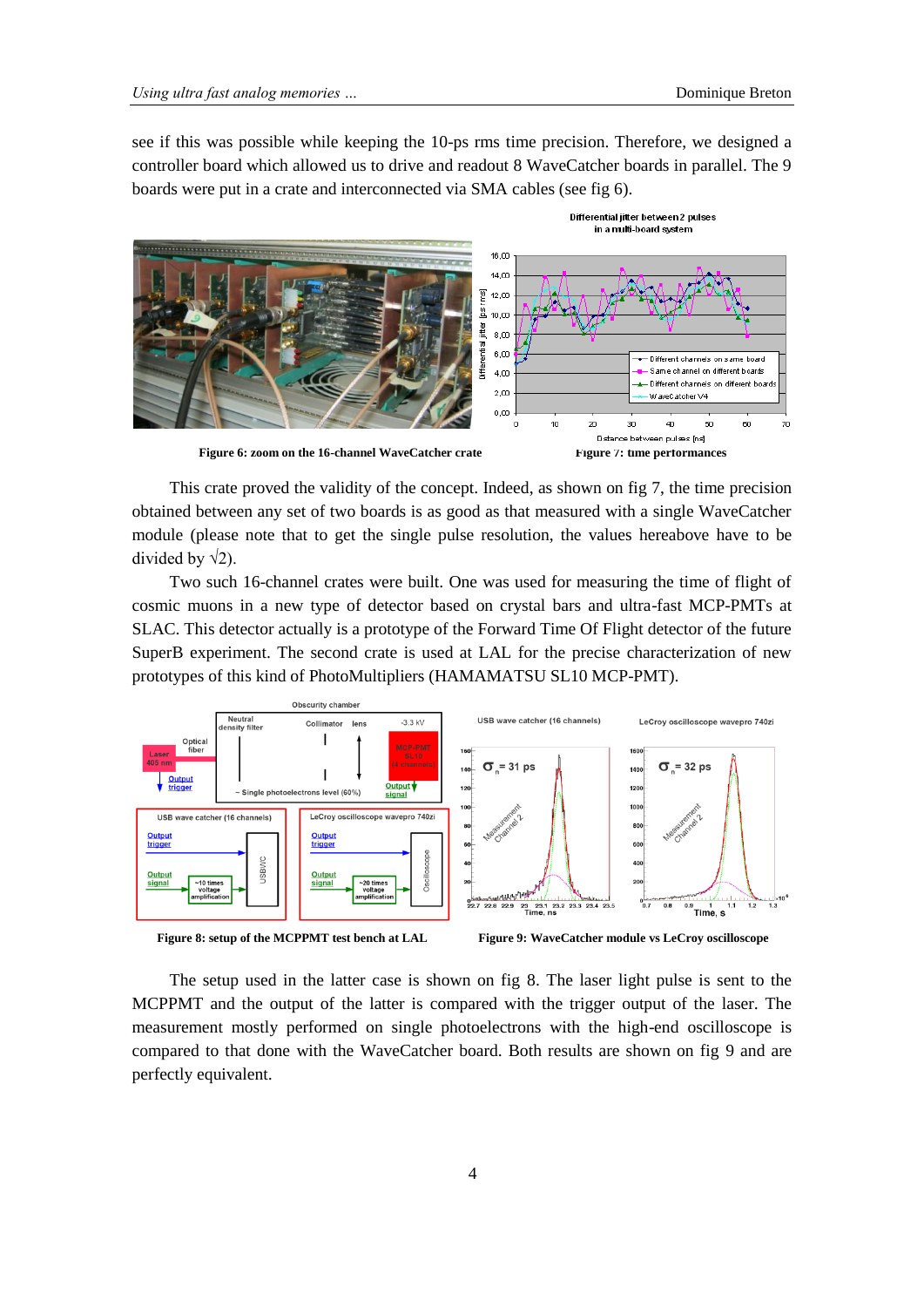#### **3.2 The 16-channel WaveCatcher board.**

The 16-channel crate data acquisition was rather slow because of the numerous USB interfaces connected to the same PC. However, the need for increasing the number of channels was obvious. Therefore, we designed a new 16/18-channel board (see fig 10) based on the SAMLONG chip. This board keeps the main features of the 2-channel module, but also offers new ones like a second discriminator and individual hit rate counters on each channel. In addition to the 16 analog inputs, 2 extra channels have been dedicated to the recording of digital signals. The architecture of the board has been designed in such a way to optimize the data readout rate. Despite the high number of channels, a rate of 1k full event/s can indeed be reached with the 480 Mbits/s USB interface.



**Figure 10: the 16-channel WaveCatcher board Figure 11: the 16-channel software**



A new version of the 16-channel acquisition software was developed (see main panel on fig 11). It includes high speed data logging and many measurement features.

## **3.3 Still increasing the number of channels.**

The 16-channel WaveCatcher board houses a 2-mm hard-metric backplane connector which allows it to be mounted in a crate and interconnected in order to build high scale systems.



The goal remains here to keep the 10-ps rms precision. Two such systems have already been designed and are currently being tested. They both are based on many WaveCatcher